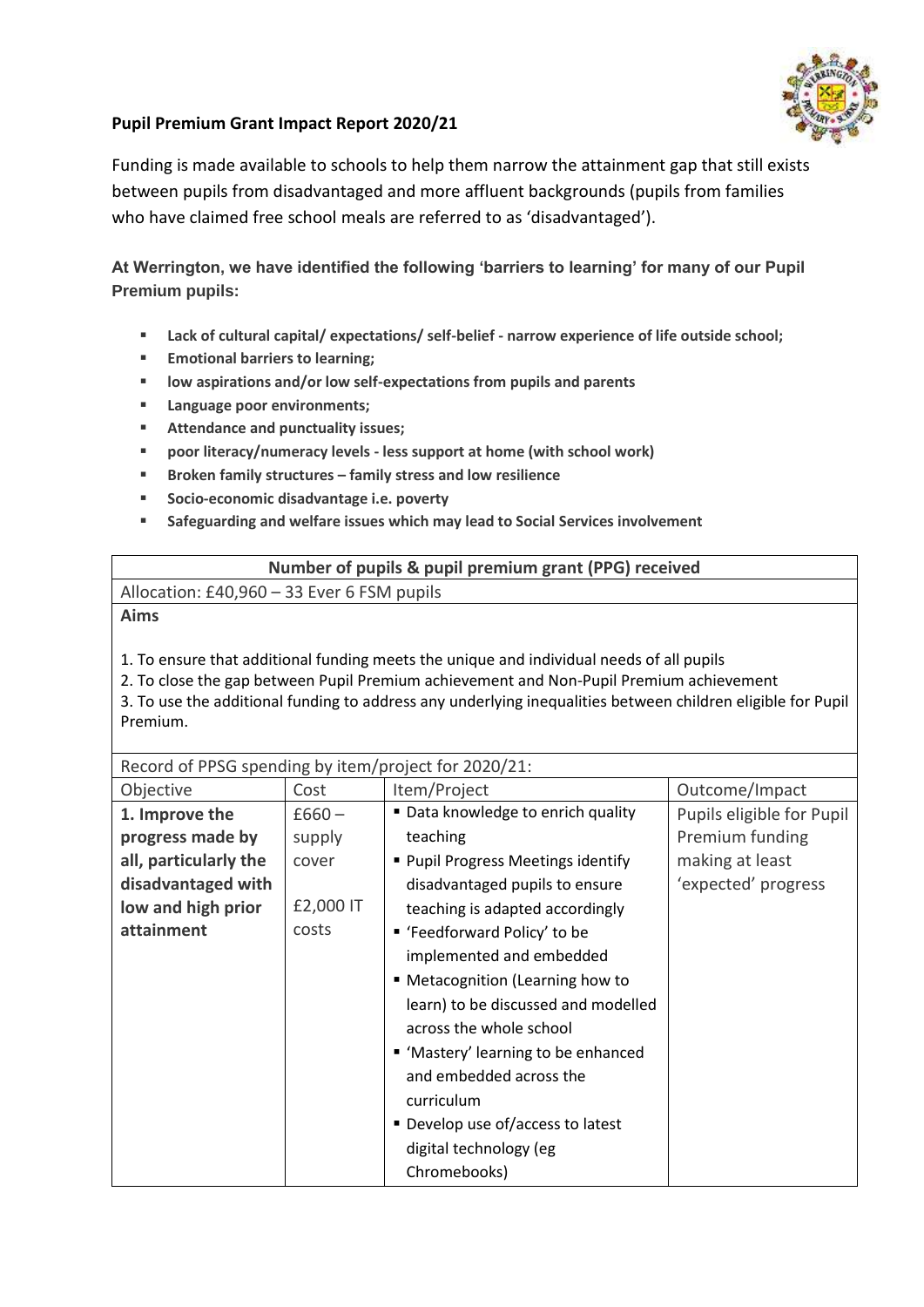| 2. Increased<br>attendance rates<br>and reduced<br>lateness for<br>disadvantaged<br>pupils - Attendance                                                                                       | £100    | <b>Extend opportunities for reasoning</b><br>and problem solving through STEM<br>activities<br>■ Weekly monitoring/analysis of<br>class attendance<br>Providing appropriate support to<br>Е<br>help parents ensure that their<br>child attends school regularly<br>and on time                                                                                                                                                                                                                                                         | Attendance<br>monitored regularly<br>and interventions put<br>in place when / where<br>appropriate                                                                                    |  |
|-----------------------------------------------------------------------------------------------------------------------------------------------------------------------------------------------|---------|----------------------------------------------------------------------------------------------------------------------------------------------------------------------------------------------------------------------------------------------------------------------------------------------------------------------------------------------------------------------------------------------------------------------------------------------------------------------------------------------------------------------------------------|---------------------------------------------------------------------------------------------------------------------------------------------------------------------------------------|--|
| is key to progress<br>3. To identify and<br>use strategies to<br>close the gap<br>between Pupil<br><b>Premium and non-</b><br><b>Pupil Premium;</b><br>disadvantaged and<br>non-disadvantaged | £25,000 | " Targeted support from Teaching<br>Assistant to deliver interventions<br>■ 1:1 reading comprehension<br>support<br>" Specialist staff to provide<br>behaviour support for individual<br>and groups of pupils<br>One-to-one tuition used as<br>appropriate<br>Oral language interventions to be<br>embedded across EYFS and<br>developed across KS1<br>Phonics 'catch up' interventions<br>Laptops/Chromebooks loaned to<br>pupil premium pupils<br>" 'Nessy' programme purchased to<br>assist with speech and language<br>development | Targeted<br>interventions<br>delivered both in<br>school and remotely                                                                                                                 |  |
| 4. The self-<br>awareness and<br>confidence of<br>disadvantaged<br>pupils has<br>improved                                                                                                     | £1,500  | ■ Enrichment activities – visits,<br>trips, cultural events, specialist<br>tuition<br>" Collaborative learning<br>opportunities provided across<br>year group/school/groups of<br>schools<br>" Specific support for pupils to be<br>'ready for learning' i.e.<br>" Wellbeing support provided                                                                                                                                                                                                                                          | Prior to 'lockdown',<br>sporting events, trips,<br>etc were created and<br>funded for children<br>eligible for funding.<br>Welfare support<br>provided both in<br>school and remotely |  |
| 5. Increase parental<br>involvement -<br>Evidence suggests<br>parental support<br>has the greatest                                                                                            | £600    | Development of 'Werrington<br>Connects' parent group<br>" Maintain effective parental<br>communication - dojo, social<br>media, website                                                                                                                                                                                                                                                                                                                                                                                                | Dojo and phone<br>support for parents                                                                                                                                                 |  |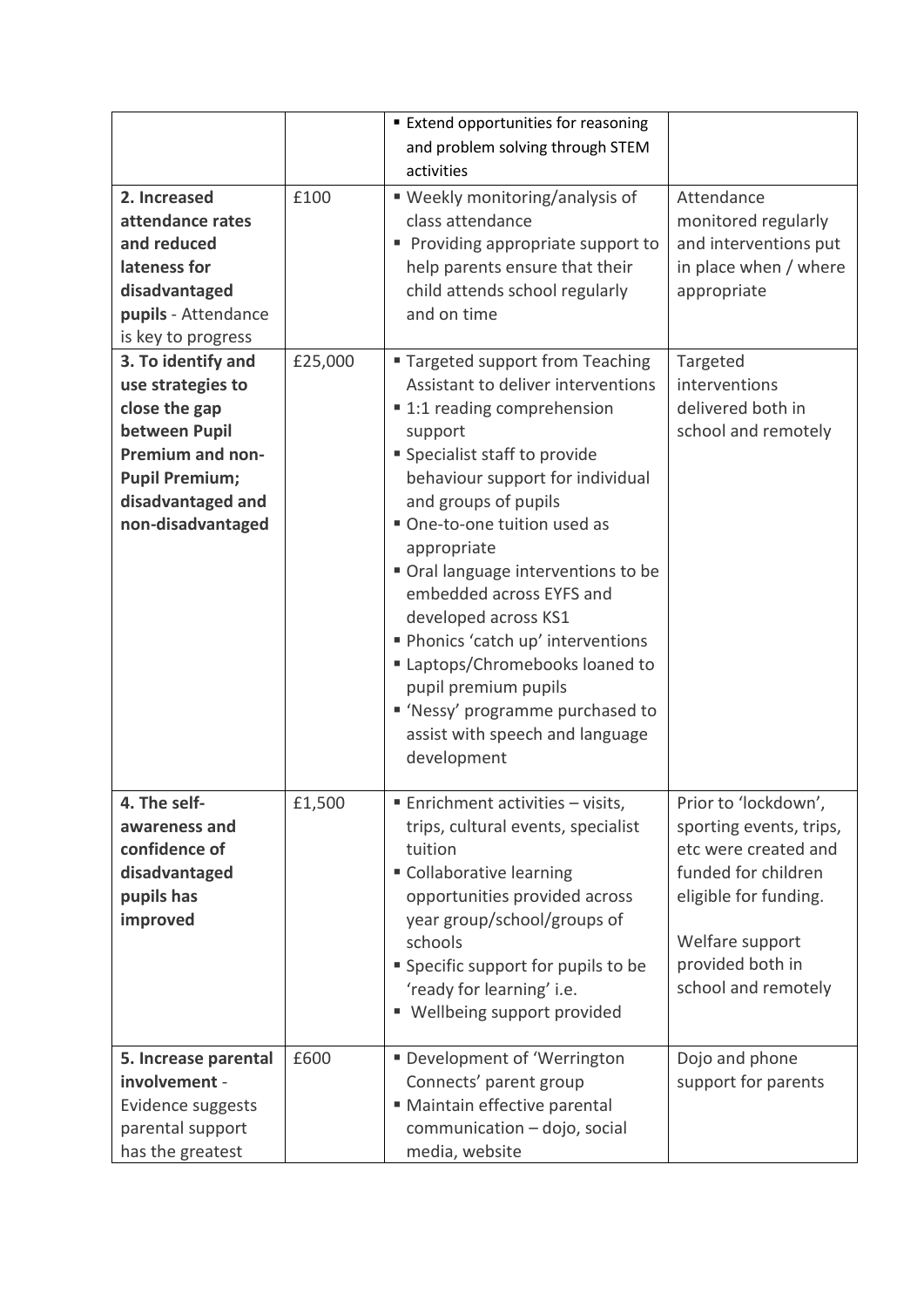| impact on a child's<br>academic success                                                                                                             |                                                                  | ■ Parental support - 'Wellbeing<br>Mentor' to lead<br>" 'Wellbeing appointments'<br>offered in addition tom Parents<br>Evening appointments<br>" 'Wellbeing' Zoom meetings for<br>parents                                                                                                                                                                                                      |                                                                                                                               |
|-----------------------------------------------------------------------------------------------------------------------------------------------------|------------------------------------------------------------------|------------------------------------------------------------------------------------------------------------------------------------------------------------------------------------------------------------------------------------------------------------------------------------------------------------------------------------------------------------------------------------------------|-------------------------------------------------------------------------------------------------------------------------------|
| 6. Provide a safe<br>and engaging<br>environment to<br>improve behaviour<br>at play time/Lunch<br>time                                              | $£1,000-$<br>equipment<br>$£1,500-$<br>additional<br>staff hours | Improve and increase the<br>equipment available.<br>Alter the playground use to<br>maximise space.<br><b>Employ Teaching Assistants to</b><br>provide support/purposeful<br>activities at lunchtimes<br>Additional hours for lunchtime<br>supervisors to lead small group<br>activities<br>Improvements to the 'dining<br>experience' of pupils                                                | Pupils report that<br>break times are more<br>'fun'.<br>Less 'behaviour<br>related incidents'<br>reported from break<br>times |
| 7. Emotional<br><b>Support</b>                                                                                                                      | £8,500                                                           | A Counsellor will support any<br>pupils to help remove barriers to<br>their learning<br>Development of Wellbeing/<br>Nurture Room to host emotional<br>wellbeing activities/support<br>" Providing a 'Wellbeing Mentor'<br>to support pupils with<br>emotional/ mental health needs<br>Liaise with PET to oversee and<br>deliver mental health/wellbeing<br>initiatives for pupils and parents | Wellbeing supported<br>for all Pupil premium<br>children - in school<br>and remote support<br>available                       |
| 8. To monitor and<br>review<br>interventions and<br>actions taken to<br>ensure that<br>disadvantaged<br>pupils have made<br>accelerated<br>progress | £100                                                             | <b>Ensure that our use of Pupil</b><br>premium funding is effective and<br>provides good value for money                                                                                                                                                                                                                                                                                       | Funding used<br>effectively.                                                                                                  |